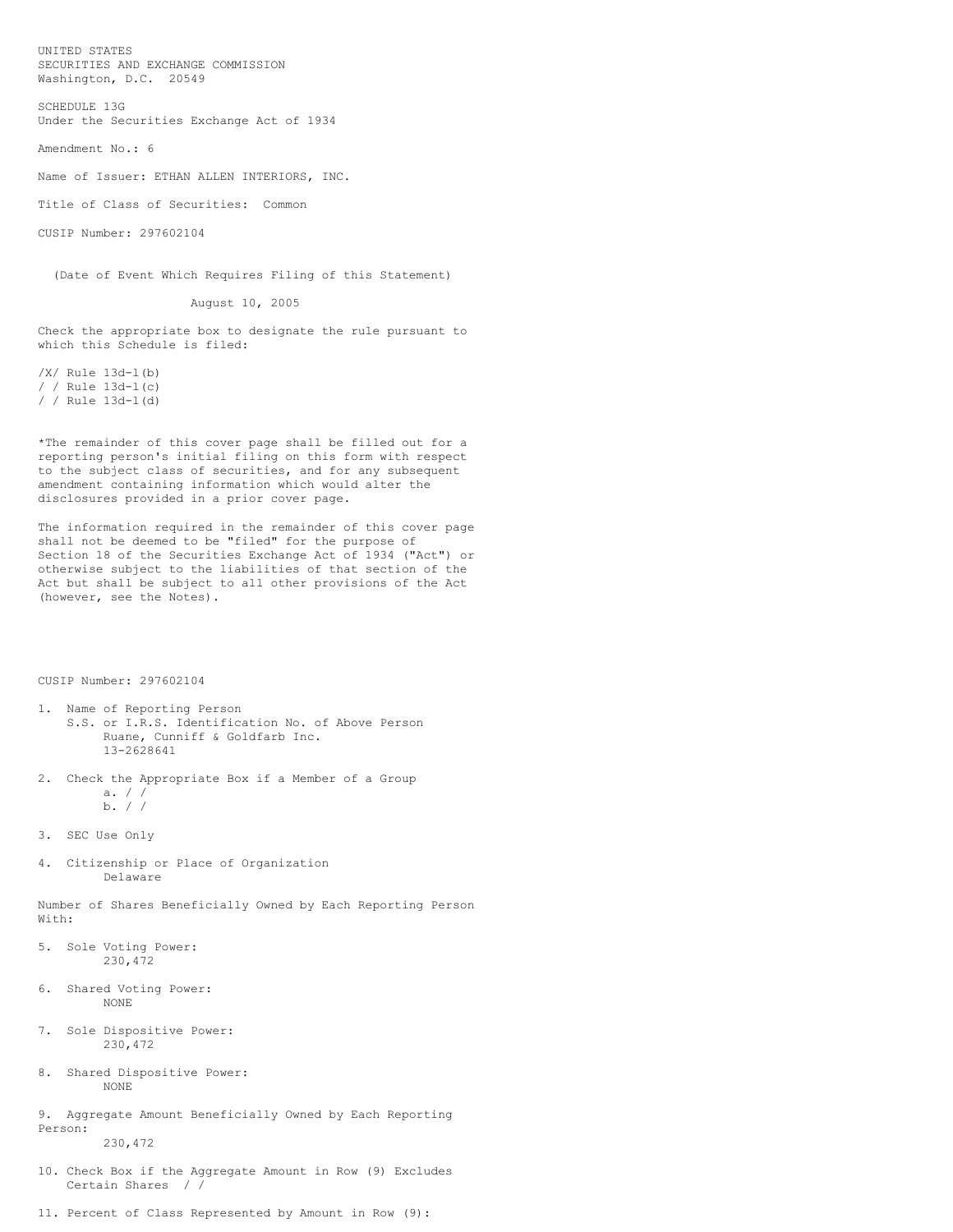## 12. Type of Reporting Person: IA

-2-

Item 1(a) Name of Issuer: ETHAN ALLEN INTERIORS, INC.

> (b) Address of Issuer's Principal Executive Offices: P.O. Box 1966 Danbury, CT 06811

Item 2(a) - (c). Name, Principal Business Address, and Citizenship of Persons Filing:

> Ruane, Cunniff & Goldfarb Inc. 767 Fifth Avenue, New York, NY 10153-4798

Corp. organized under the laws of the State of Delaware

- (d) Title of Class of Securities: Common
- (e) CUSIP Number: 297602104

Item 3. This statement is filed pursuant to Rule 13d-1(b)(1).

- / / Broker or Dealer registered under Section 15 of the Act.
- /x/ Investment Adviser registered under Section 203 of the Investment Advisers Act of 1940.
- Item 4. Ownership.

| ownersnip.                                       |         |
|--------------------------------------------------|---------|
| (a) Amount Beneficially Owned:                   | 230,472 |
| (b) Percent of Class:                            | 0.65%   |
| (c) (i) shares with sole power to vote or direct |         |
| the vote:                                        | 230,472 |
| (ii) shared power to vote or direct the vote:    |         |
|                                                  | NONE.   |
| (iii) shares with sole power to dispose or to    |         |
| direct the disposition of:                       | 230,472 |
| (iv) shares with shared power to dispose or      |         |
| direct the disposition of:                       | NONE.   |

Item 5. Ownership of Five Percent or Less of a Class.

If this statement is being filed to report the fact that as of the date hereof the reporting person has ceased to be the beneficial owner of more than 5 percent of the class of securities, check the following /X/.

Item 6. Ownership of More than Five Percent on Behalf of Another Person.

N/A

 $-3-$ 

Item 7. Identification and Classification of the Subsidiary Which Acquired the Security Being Reported by the Parent Holding Company.

## N/A